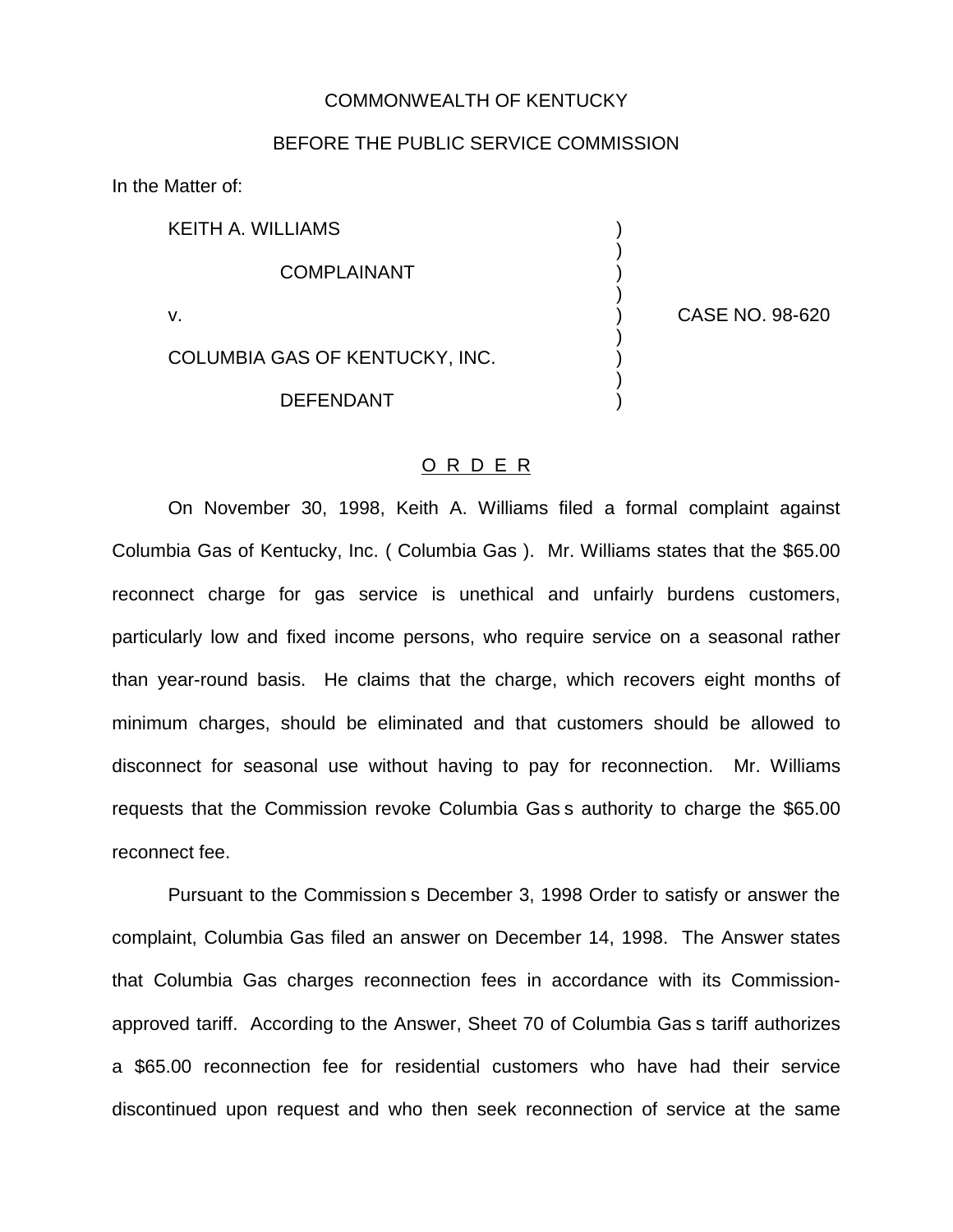address within eight months of the voluntary disconnection. The Answer maintains that the reconnection charge is designed to recover the year-round costs of making gas service available to Columbia Gas customers as well as to discourage seasonal disconnections and reconnections of service. Columbia Gas asserts that the seasonal disconnections and reconnections result in both labor and administrative costs to Columbia Gas. The reconnection charge is assessed so that Columbia [Gas], and other customers, are not unfairly subsidizing the costs associated with disconnecting and reconnecting service for seasonal use customers.<sup>1</sup>

As noted by Columbia Gas, the reconnection charge as well as the policy of discouraging seasonal disconnection and reconnection was approved by the Commission as part of Columbia Gas s most recent rate case, Case No. 94-179, and the Commission s Order dated November 1, 1994. The Order approved a settlement agreement reached by the parties on September 22, 1994. $^2$  The Order states in pertinent part,

An increase in the fee charged for reconnecting seasonal disconnect customers was accepted by the parties as proposed by Columbia [Gas]. The fee, which is to increase from \$24 to \$65 for residential [customers] is approximately 8 times the minimum bill and is intended to discourage seasonal disconnections. Columbia [Gas] should, as a matter of policy, inform customers requesting disconnection of service, of the amount of the reconnection charge in order to take full advantage of the potential disincentive.<sup>3</sup>

 $<sup>1</sup>$  Answer at page 2, paragraph D.</sup>

 $2$  The parties to the agreement were Columbia Gas; the Attorney General of Kentucky through the Utility and Rate Intervention Division; Lexington-Fayette Urban County Government; Franklin and Berneice Howard, represented by the Office of Kentucky Legal Services, Inc. and the Appalachian Research and Defense Fund, Inc.; the Kentucky Industrial Utility Customers; and Commonwealth Energy Services, Inc.

 $3$  Notice of Adjustment of the Rates of Columbia Gas of Kentucky, Inc. On and After July 1, 1994, Case No. 94-179 (November 1, 1994), pages 3-4.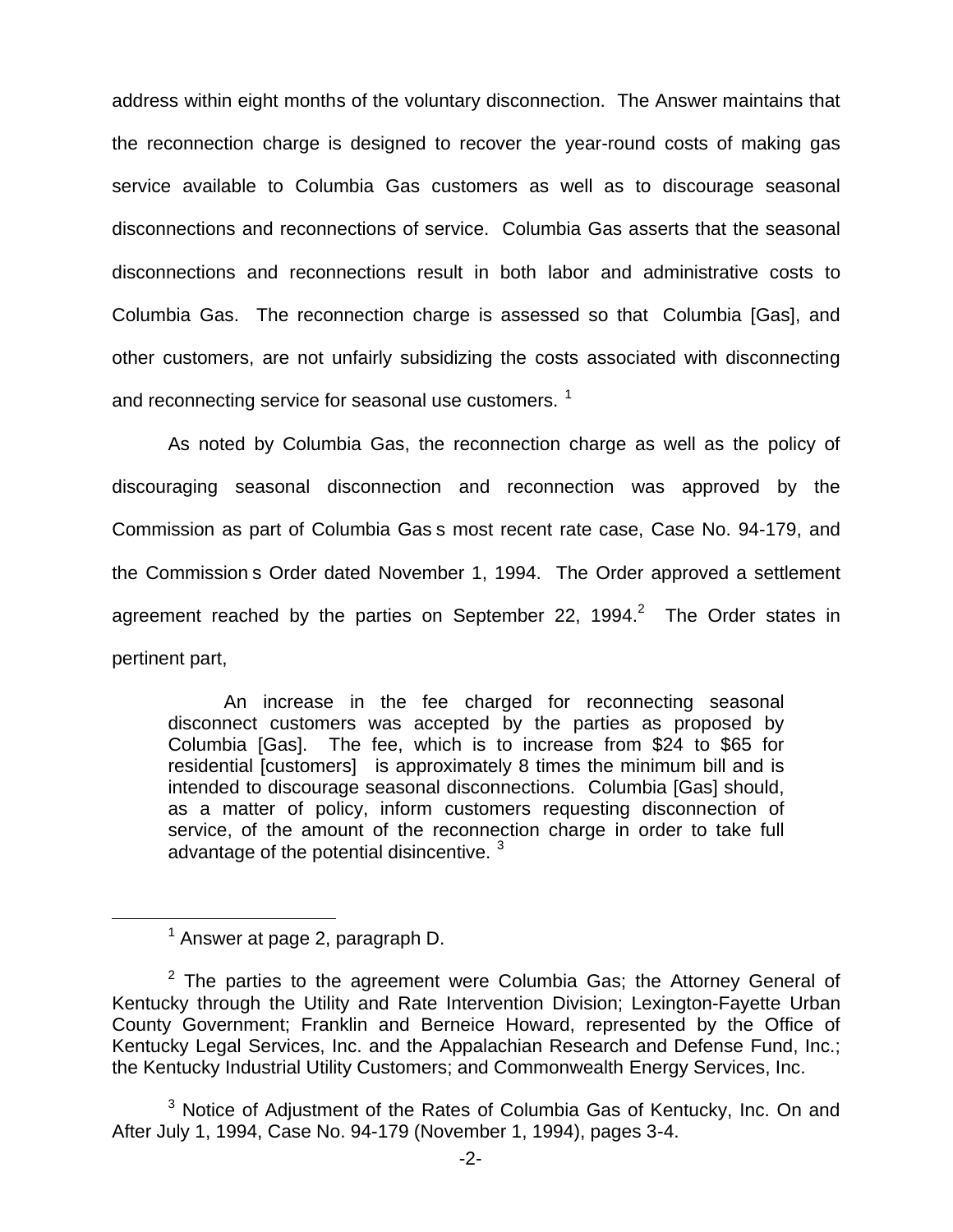In accordance with KRS 278.030(1) every utility has the right to demand, collect and receive fair, just and reasonable rates for the services rendered or to be rendered by it to any person. Moreover, KRS 278.160(2) states:

No utility shall charge, demand, collect or receive from any person a greater or less compensation for any service rendered or to be rendered than that prescribed in its filed schedules, and no person shall receive any service from any utility for a compensation greater or less than that prescribed in such schedules.

Finding that the reconnect fee for seasonal gas is fair, just and reasonable and that it prevents other Columbia Gas customers from subsidizing the cost of service to seasonal gas customers, the Commission concludes that Columbia Gas shall continue to charge the reconnection fee prescribed by its approved tariff. The Commission further finds that Mr. Williams interests were adequately represented during the course of the Columbia Gas rate case in 1994 by the Attorney General s Utility and Rate Intervention Division.

Based upon the pleadings of record, Columbia Gas s approved tariff, and the November 1, 1994 Order of the Commission approving of the rate and its underlying policy, the Commission HEREBY ORDERS that:

1. Columbia Gas is entitled to charge the complainant, Mr. Williams, its approved tariff charge of \$65.00 for reconnection of gas service at the same address within eight months of the complainant s voluntary disconnection.

2. The formal complaint filed by Mr. Williams on November 30, 1998 is dismissed.

-3-